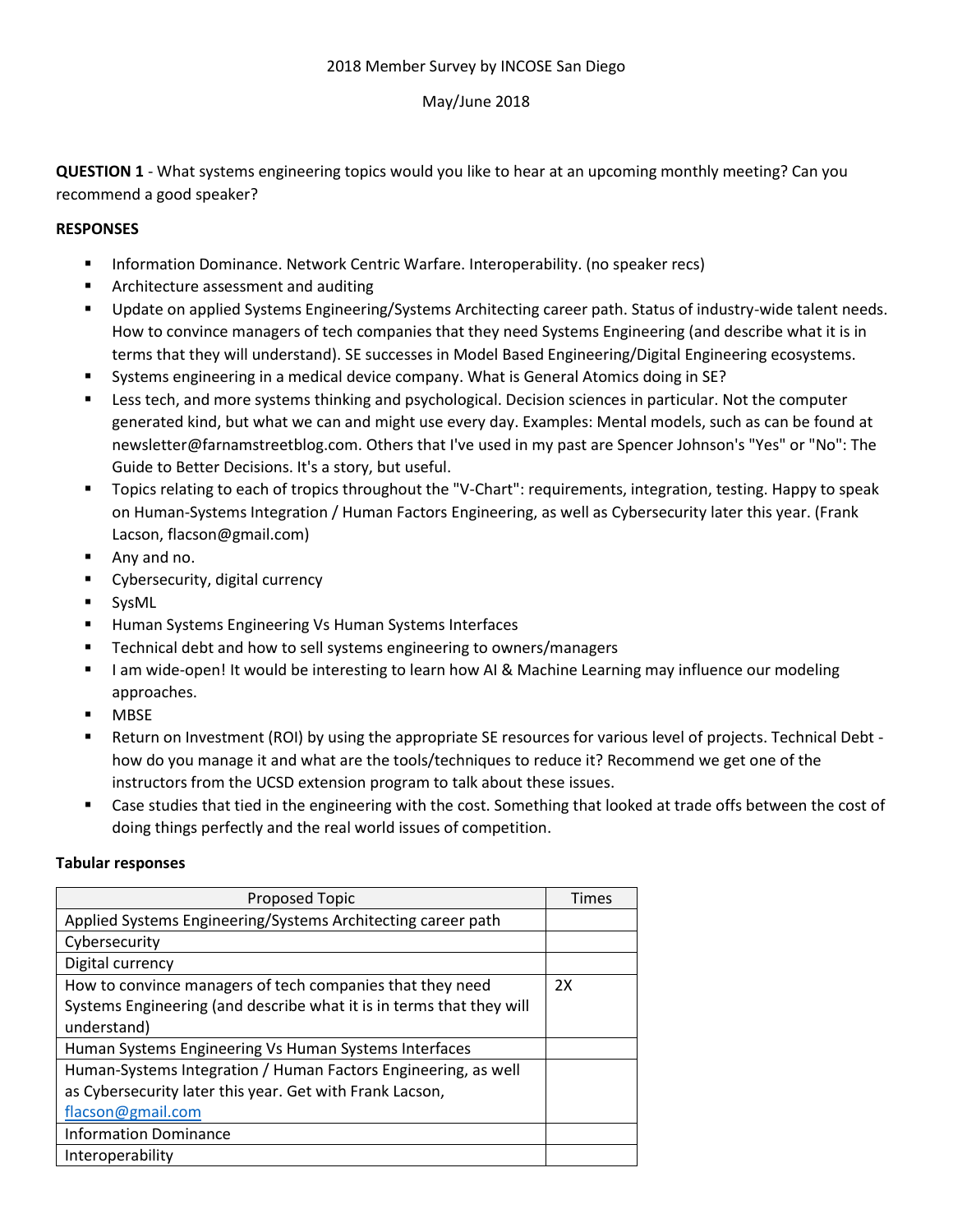| <b>Proposed Topic</b>                                                  | <b>Times</b> |
|------------------------------------------------------------------------|--------------|
| Less tech, and more systems thinking and psychological, like           |              |
| <b>Decision Sciences</b>                                               |              |
| <b>MBSE</b>                                                            |              |
| <b>Network Centric Warfare</b>                                         |              |
| Now AI & Machine Learning may influence our modeling                   |              |
| approaches                                                             |              |
| Return on Investment (ROI) by using the appropriate SE resources       | 2X           |
| for various level of projects (local university professor?) Trade offs |              |
| between perfection and real world completion.                          |              |
| SE successes in Model Based Engineering/Digital Engineering            |              |
| ecosystems                                                             |              |
| Status of industry-wide talent needs                                   |              |
| SysML                                                                  |              |
| Systems engineering in a medical device company                        |              |
| Technical Debt: how do you manage it and what are the                  | 2X           |
| tools/techniques to reduce it (local university professor?)            |              |
| V-Chart: requirements, integration, testing                            |              |
| What is GA up to in SE? (NOTE - could may be generalized to all        |              |
| local firms, like NG, Qualcomm, etc.)                                  |              |

**QUESTION 2** - At our annual Mini-conference (to be held in early December this year), we usually have 3 or 4 tracks (focused subjects) which multiple speakers address. What tracks would you recommend for this year's conference? Past tracks include Model-based Systems Engineering (MBSE), unmanned vehicles (drones), system engineering tools, system design techniques, system testing, configuration management, System of Systems (SoS), and others.

# **RESPONSES**

- **■** Interoperability.
- Architecture set up and overall configuration
- Becoming an agent for change (deploying successful systems engineering)
- Science of Laws System Engineering Leadership
- SE in an Agile software environment; What is the latest in SE tools; Is SE really advancing technically or are we stuck in an outmoded model?
- A track where project/program management cross with systems engineering or systems thinking. Content in that intersection space between PMI and INCOSE.
- Recommend a panel on systems engineering challenges with both internal stakeholders (other engineering disciplines) and external stakeholders (program management, logistics, customers).
- OMS & UCI
- Systems engineering steps: getting stakeholder agreement, determining architecture, what should interaction/responsibilities of lead systems engineer be with program manager and chief engineer
- System Modeling and SysML
- Autonomous data collection systems and how they're used to implement change in societal systems.
- Software systems engineering
- That all sounds great! Again ... should we explore if or how AI/ML will influence our approach?
- SoS, MBSE, Tools and design techniques
- Branding SE need to discuss the value added by "true" SEs and the practice of proper SE; the term SE is being diluted by companies that tend to stick unassigned hard discipline engineers to this category.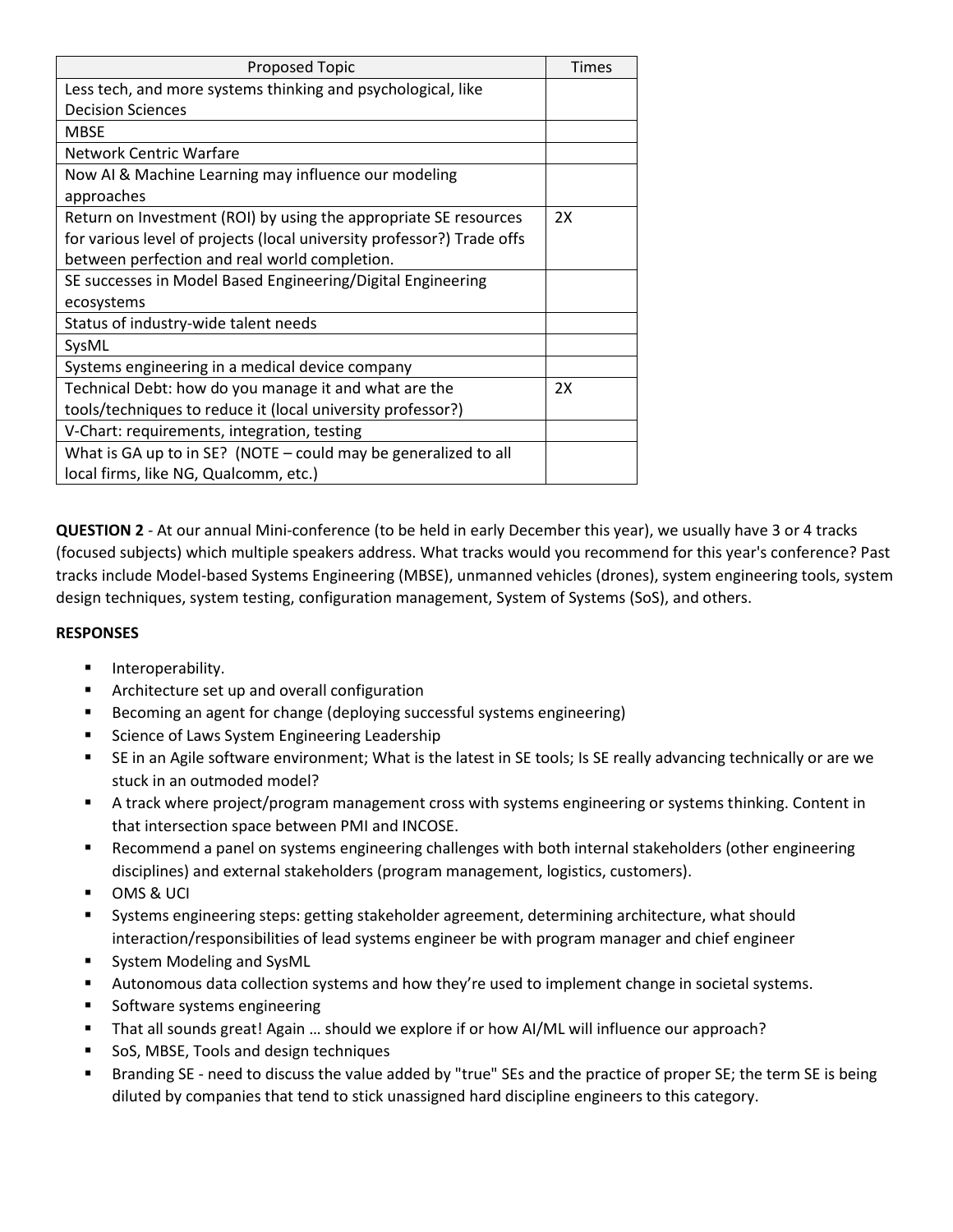**QUESTION 3** - SD INCOSE has social gatherings and networking opportunities once or twice a year. We have held these on Wednesday nights in place of a monthly meeting. The turnout has been fairly good, but would like to see even more members attend - how do you rank the following conditions in your decision to attend?

| Criteria   | Highest (1) | High $(2)$ | Neutral (3) | Low $(4)$ | Lowest (5) | Median | Mean |
|------------|-------------|------------|-------------|-----------|------------|--------|------|
| Location   | 4           | 11         |             | U         | 0          |        | 1.88 |
| within SD  |             |            |             |           |            |        |      |
| Time       | 3           | 11         |             |           | 0          |        |      |
| Type of    |             | 4          |             |           |            |        | 3.13 |
| restaurant |             |            |             |           |            |        |      |
| Cost of    | 0           |            |             | 4         |            | 4      | 4    |
| drinks     |             |            |             |           |            |        |      |

# **RESPONSES**: (lower value = highest priority)

### Comments:

- Have had prior commitment on Wednesday nights
- Time and date deconflicting with personal/professional schedule
- An environment conducive to conversation
- Who's going to be there. Those e-vite on line registrations are useful, if people really commit. Then you can see who has committed. Might take a financial commitment to lock that in.
- Topic discussed (Highest)
- Time & Location taken together, especially on a week night.
- Noise levels
- Mon Thur evenings preferred (not Friday's).
- Program content is important to me. The food and locations are usually not places that I want to go to. Do not eat pizza. Do not really enjoy dinner meetings since locations and food choices are not attractive to me.

**QUESTION 4** - We have mostly met at Filippi's Restaurant in the Kearny Mesa area this past year. Is this a reasonably convenient location for you to attend? If not, what area of SD County would work better for you?

### **RESPONSES**

- Great spot.
- North County
- No opinion
- Yes, but having a rotating schedule of different locations throughout the county may be helpful
- It is OK but I'd prefer North County
- That's fine.
- Location is good; other locations near the highways is best, especially during lunch hour (e.g., Oggi's membership drive).
- Yes, stick to this venue.
- Yes or Oggie's near Scripps Poway Parkway either is good
- This is a good location
- No Preference, I would just like to see a welcome to the chapter email for new members. This survey is a good start to communicating often and early!
- It's OK
- Very convenient
- No, the location is one reason I rarely attend. Mira Mesa or Sorrento Valley are more convenient.